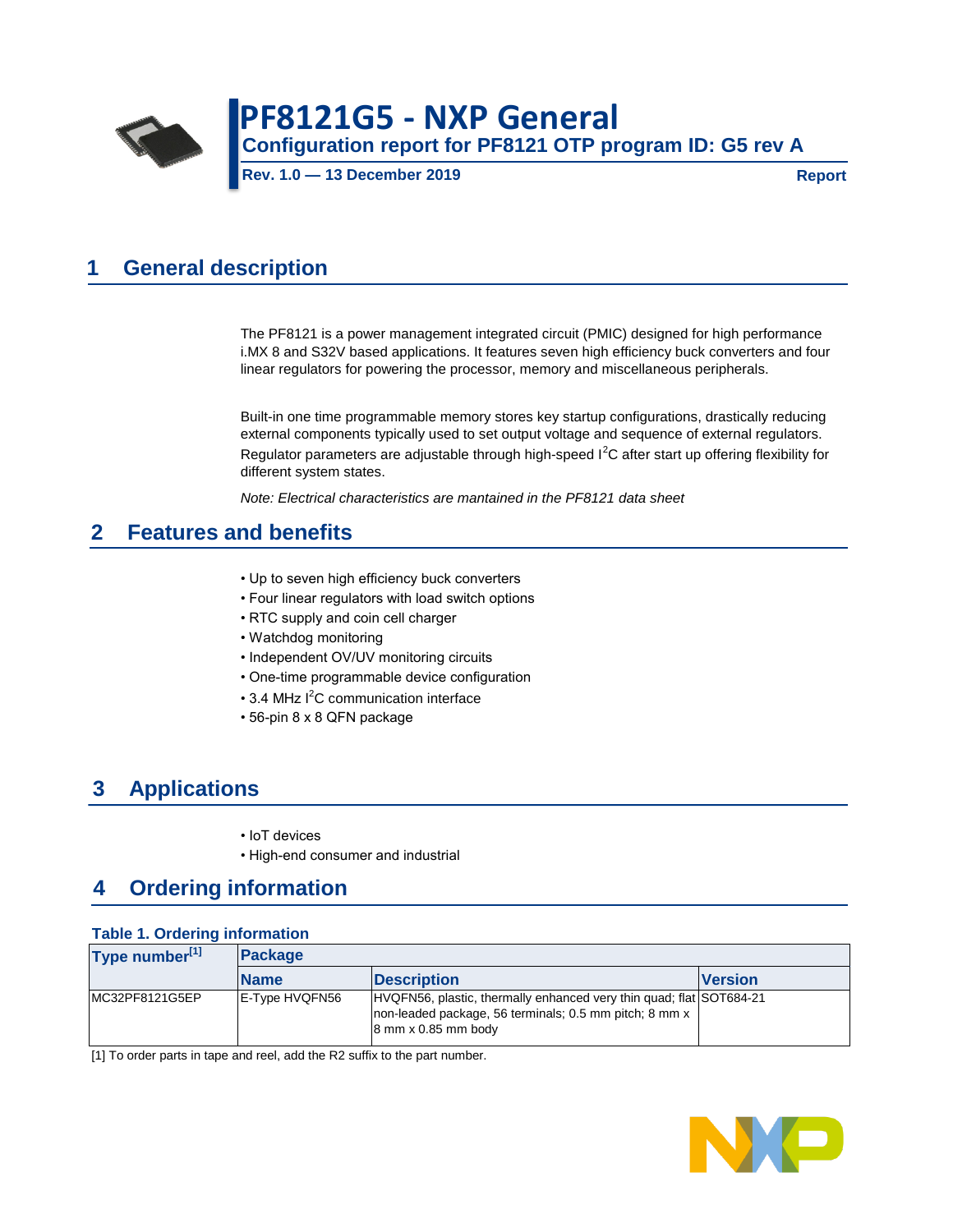### **Configuration report for PF8121 OTP program ID: G5 rev A**

### **5 Power up sequence summary**



# **6 Hardware configuration diagram**

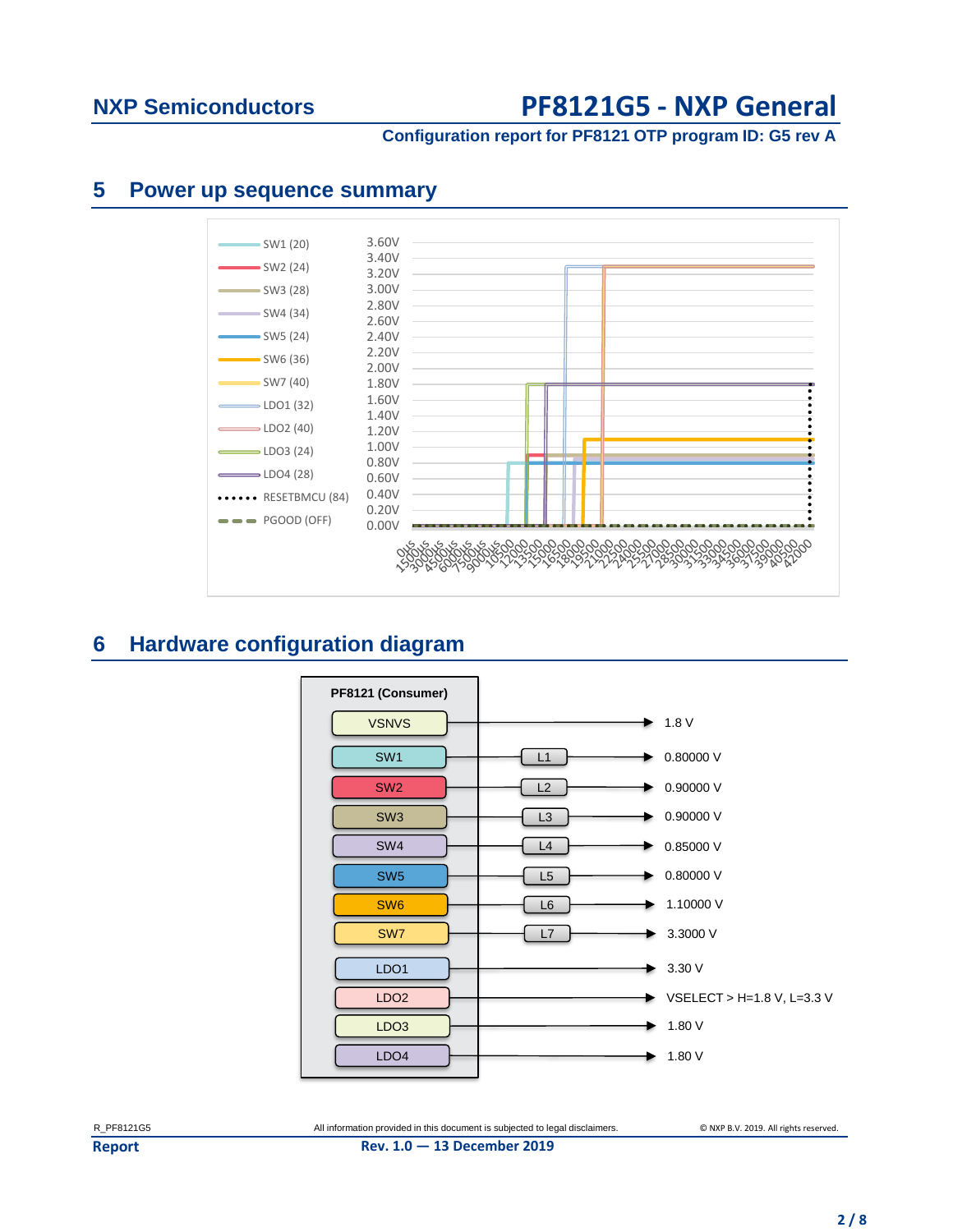### **Configuration report for PF8121 OTP program ID: G5 rev A**

# **7 OTP configuration**

See PF8121 data sheet for parametric details. The OTP configuration summary for G5 (sequence ID) is provided in Table 2, Table 3 and Table 4.

#### **Table 2. Device OTP configuration**

| <b>Functional block</b> | <b>Feature</b>                      | <b>OTP</b> selection                                         |
|-------------------------|-------------------------------------|--------------------------------------------------------------|
| $I2C$ settings          | Device address                      | 0x08                                                         |
|                         | $I2C$ CRC                           | <b>Disabled</b>                                              |
| VIN OV lockout          | VIN_OVLO                            | Enabled                                                      |
|                         | VIN_OVLO shutdown                   | <b>Disabled</b>                                              |
|                         | VIN_OVLO debounce                   | $100 \mu s$                                                  |
| Power good              | PG check on power up                | RESETBMCU released only if all supplies are in<br>regulation |
|                         | PGOOD pin operation                 | Power good indicator                                         |
|                         | PGOOD pin controlled by             | SW1, SW2, SW3, SW4, SW5, SW6, SW7, LDO1,<br>LDO2, LDO3, LDO4 |
| <b>PWRON</b> control    | Power on event detection            | Level sensitive                                              |
|                         | PWRON debounce                      | 32 <sub>ms</sub>                                             |
|                         | <b>TRESET time</b>                  | 2 sec                                                        |
|                         | <b>TRESET</b> behavior              | PMIC shutdown                                                |
| <b>STANDBY control</b>  | STANDBY polarity                    | STANDBY active high                                          |
| <b>EWARN</b> timer      | <b>EWARN</b> delay                  | 0.1 ms before power down sequence                            |
| <b>XFAILB</b> pin       | <b>XFAIL</b> operation              | <b>XFAILB</b> operation disabled                             |
| <b>FSOB control</b>     | FSOB operating mode                 | Fault status mode                                            |
|                         | Assertion on hard-fault event       | <b>Disabled</b>                                              |
|                         | Assertion on WD timer event         | Disabled                                                     |
|                         | Assertion on WDI event              | Disabled                                                     |
|                         | Assertion on soft-fault event       | <b>Disabled</b>                                              |
| <b>WDI</b> control      | WDI reset type                      | Hard WD reset                                                |
|                         | <b>WDI</b> polarity                 | WDI event detected on falling edge                           |
|                         | WDI detection in standby            | <b>Disabled</b>                                              |
|                         | Regulators affected by WDI<br>event | n/a                                                          |
| Watchdog timer          | <b>WD</b> timer                     | Disabled at power-up                                         |
| control                 | WD clear window                     | 100 % window                                                 |
|                         | <b>WD</b> window duration           | 1024 ms                                                      |
|                         | Expire fails before WD event        | 8                                                            |
|                         | Maximum WD event counter            | 16                                                           |
|                         | WD timer in standby                 | <b>Disabled</b>                                              |
| Frequency control       | Nominal switching frequency         | 2.5 MHz                                                      |
|                         | <b>SYNCOUT</b> operation            | Disabled                                                     |
|                         | <b>SYNCIN</b> operation             | Disabled                                                     |
|                         | Frequency spread spectrum           | Disabled                                                     |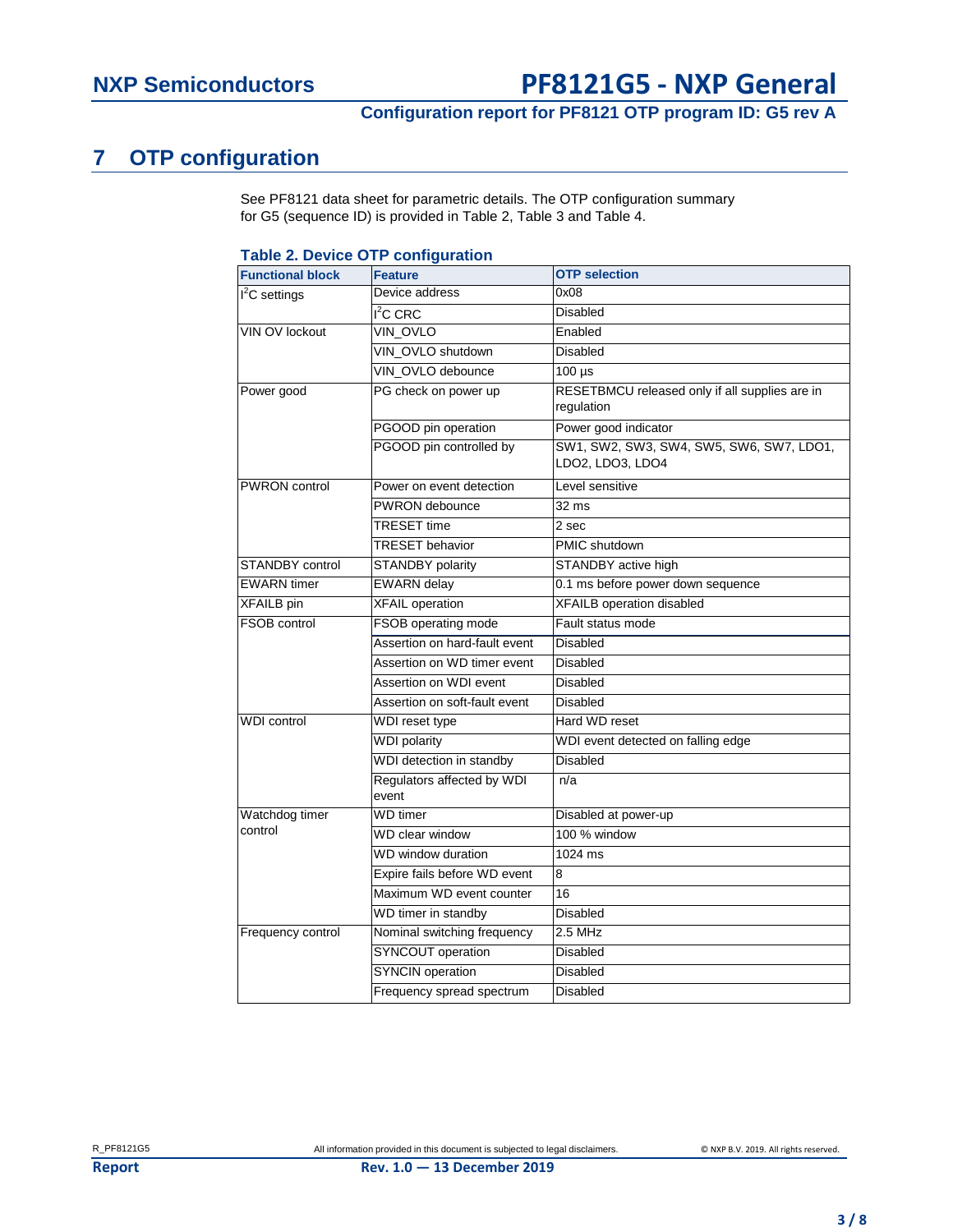### **Configuration report for PF8121 OTP program ID: G5 rev A**

### **Table 2. Device OTP configuration**

| <b>Functional block</b> | Feature                   | <b>OTP</b> selection |
|-------------------------|---------------------------|----------------------|
| Fault management        | Fault timer               | <b>Disabled</b>      |
|                         | Maximum fault counter     | <b>Disabled</b>      |
|                         | OV bypass selection       | LDO <sub>1</sub>     |
|                         | UV bypass selection       | LDO <sub>1</sub>     |
|                         | ILIM bypass selection     | LDO <sub>1</sub>     |
| Switching mode          | Default SW operating mode | <b>PWM</b>           |

### **Table 3. Sequencer OTP configuration**

| <b>Functional block</b> | <b>Feature</b>                | <b>OTP</b> selection      |
|-------------------------|-------------------------------|---------------------------|
| Power up sequencing     | Sequencer TBASE               | 500 µs                    |
|                         | SW1 sequence slot             | 20                        |
|                         | SW2 sequence slot             | 24                        |
|                         | SW3 sequence slot             | 28                        |
|                         | SW4 sequence slot             | 34                        |
|                         | SW5 sequence slot             | 24                        |
|                         | SW6 sequence slot             | 36                        |
|                         | SW7 sequence slot             | 40                        |
|                         | LDO1 sequence slot            | 32                        |
|                         | LDO2 sequence slot            | 40                        |
|                         | LDO3 sequence slot            | 24                        |
|                         | LDO4 sequence slot            | 28                        |
|                         | RESETBMCU sequence slot       | 84                        |
|                         | PGOOD sequence slot           | PGOOD not set in sequence |
| Power down              | Power down mode               | Mirror power up sequence  |
| sequencing              | SW1 power down group          | Group 4 (1st)             |
|                         | SW2 power down group          | Group 4 (1st)             |
|                         | SW3 power down group          | Group 4 (1st)             |
|                         | SW4 power down group          | Group 4 (1st)             |
|                         | SW5 power down group          | Group 4 (1st)             |
|                         | SW6 power down group          | Group 4 (1st)             |
|                         | SW7 power down group          | Group 4 (1st)             |
|                         | LDO1 power down group         | Group 4 (1st)             |
|                         | LDO2 power down group         | Group 4 (1st)             |
|                         | LDO3 power down group         | Group 4 (1st)             |
|                         | LDO4 power down group         | Group 4 (1st)             |
|                         | PGOOD power down group        | Group 4 (1st)             |
|                         | RESETBMCU power down<br>group | Group 4 (1st)             |
|                         | RESETBMCU group delay         | $10 \mu s$                |
|                         | Group 1 power down delay      | $120 \mu s$               |
|                         | Group 2 power down delay      | $120 \mu s$               |
|                         | Group 3 power down delay      | $120 \mu s$               |
|                         | Group 4 power down delay      | $120 \mu s$               |
|                         | Power down delav              | 5.0 <sub>ms</sub>         |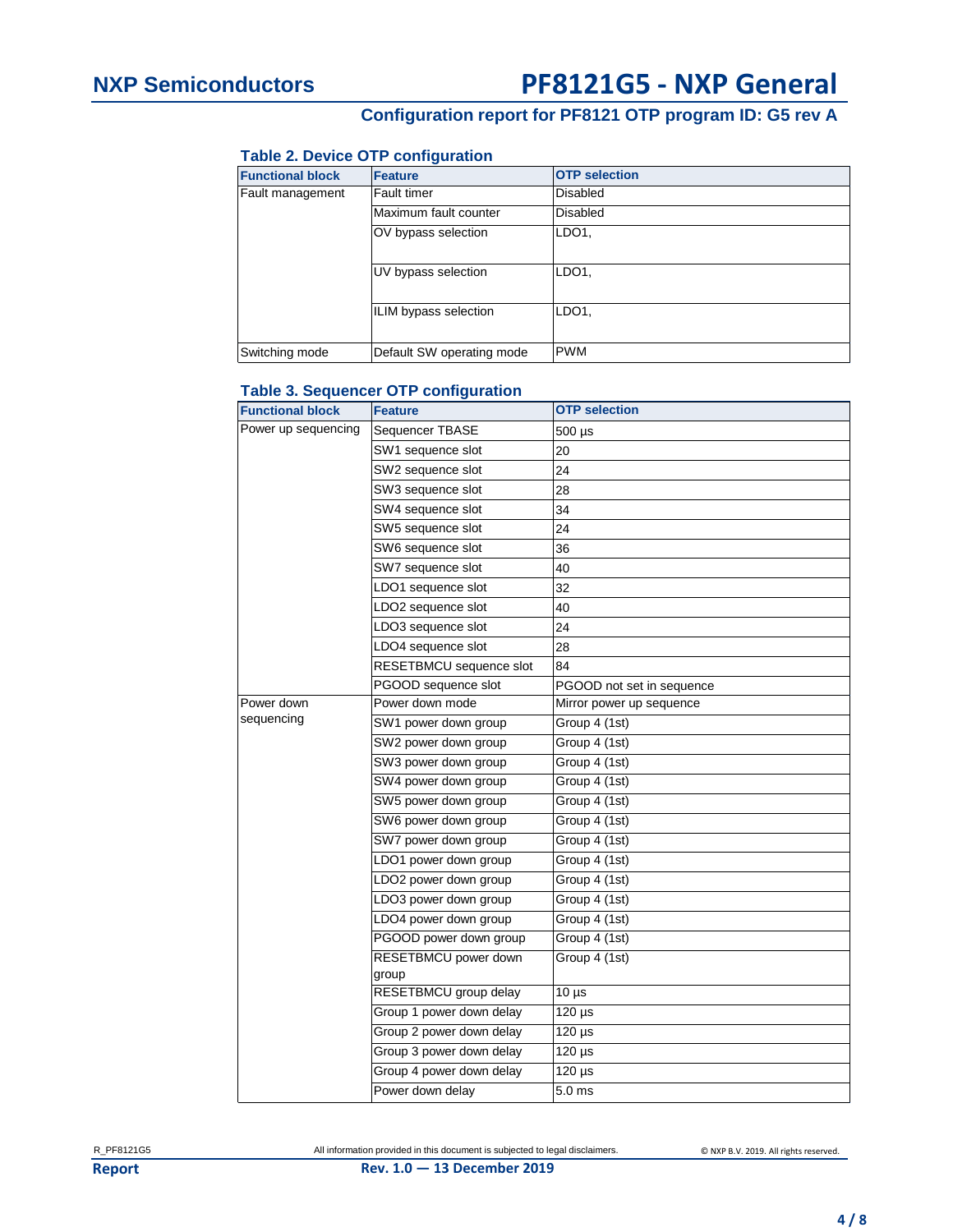# **Configuration report for PF8121 OTP program ID: G5 rev A**

### **Table 4. Regulators OTP configuration**

| <b>Functional block</b> | <b>Feature</b>         | <b>OTP</b> selection |
|-------------------------|------------------------|----------------------|
| SW1                     | Output voltage         | 0.8V                 |
| (Single phase)          | <b>Current limit</b>   | 4.5A                 |
|                         | OV detection threshold | 107 %                |
|                         | UV detection threshold | 93 %                 |
|                         | DVS ramp               | $6.25$ mV/ $\mu$ s   |
|                         | Switching phase        | 0°                   |
|                         | Output inductor        | $1.0 \mu H$          |
| SW <sub>2</sub>         | Output voltage         | 0.9V                 |
| (Single phase)          | <b>Current limit</b>   | 4.5 A                |
|                         | OV detection threshold | 107%                 |
|                         | UV detection threshold | 93%                  |
|                         | DVS ramp               | $6.25$ mV/ $\mu$ s   |
|                         | Switching phase        | 225°                 |
|                         | Output inductor        | $1.0 \mu H$          |
| SW <sub>3</sub>         | Output voltage         | 0.9V                 |
| (Single phase)          | <b>Current limit</b>   | 4.5 A                |
|                         | OV detection threshold | 107%                 |
|                         | UV detection threshold | 93%                  |
|                         | DVS ramp               | $6.25$ mV/ $\mu$ s   |
|                         | Switching phase        | $45^\circ$           |
|                         | Output inductor        | $1.0 \mu H$          |
| SW <sub>4</sub>         | Output voltage         | 0.85V                |
| (Single phase)          | <b>Current limit</b>   | 4.5 A                |
|                         | OV detection threshold | 107%                 |
|                         | UV detection threshold | 93%                  |
|                         | DVS ramp               | $6.25$ mV/ $\mu$ s   |
|                         | Switching phase        | 270°                 |
|                         | Output inductor        | $1.0 \mu H$          |
| SW5                     | Output voltage         | 0.8V                 |
| (Single phase)          | <b>Current limit</b>   | 4.5 A                |
|                         | OV detection threshold | 107%                 |
|                         | UV detection threshold | 93%                  |
|                         | DVS ramp               | $6.25$ mV/ $\mu$ s   |
|                         | Switching phase        | $90^\circ$           |
|                         | Output inductor        | $1.0 \mu H$          |
| SW <sub>6</sub>         | Output voltage         | 1.1V                 |
| (Single phase)          | <b>Current limit</b>   | 4.5 A                |
|                         | OV detection threshold | 107%                 |
|                         | UV detection threshold | 93%                  |
|                         | DVS ramp               | $6.25$ mV/ $\mu$ s   |
|                         | Switching phase        | $315^\circ$          |
|                         | Output inductor        | $1.0 \mu H$          |
|                         | VTT mode               | Disabled             |
| SW7                     | Output voltage         | 3.3V                 |
|                         | <b>Current limit</b>   | 4.5 A                |
|                         | OV detection threshold | 107%                 |
|                         | UV detection threshold | 93%                  |
|                         | Switching phase        | $0^{\circ}$          |
|                         | Output inductor        | $1.0 \mu H$          |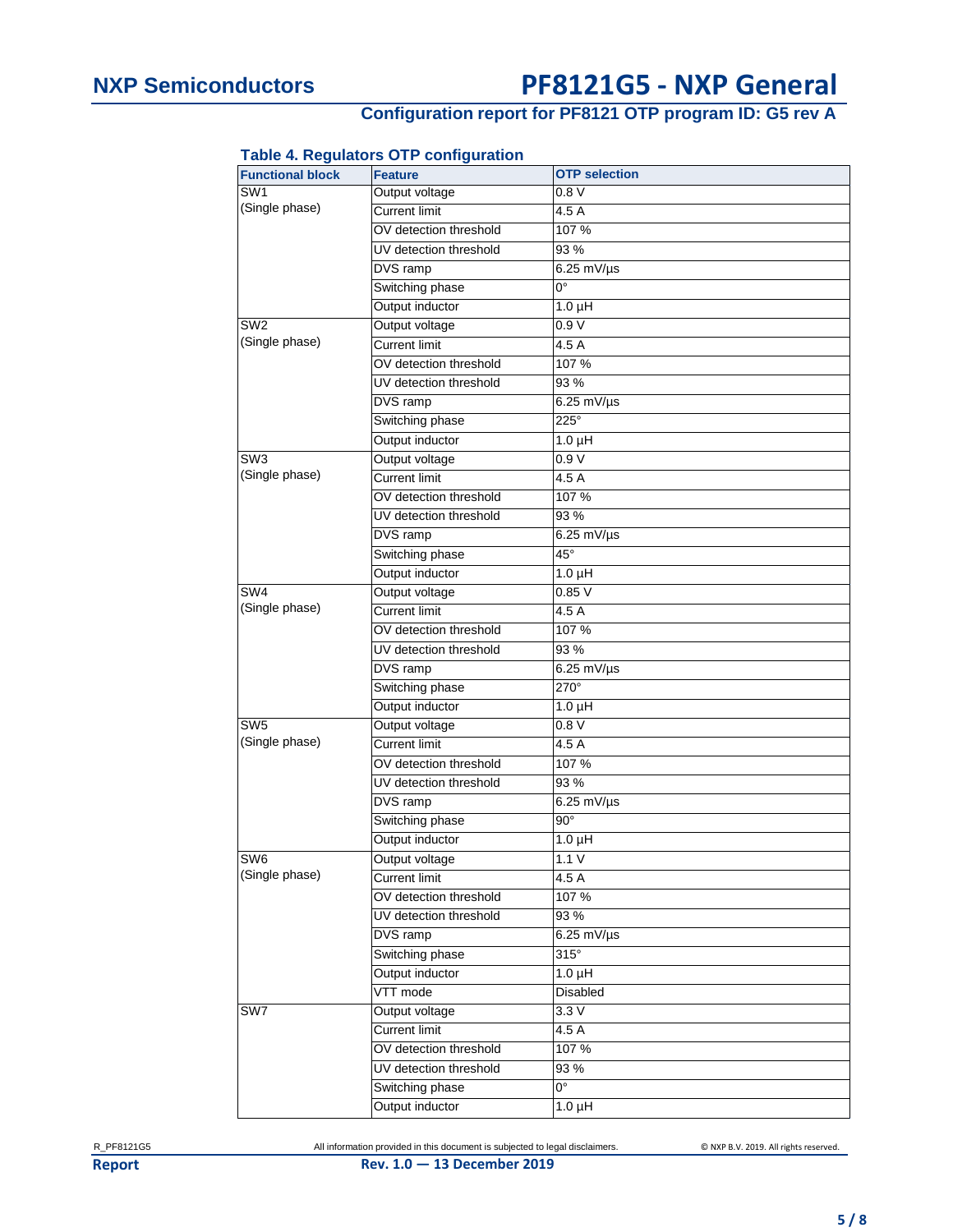### **Configuration report for PF8121 OTP program ID: G5 rev A**

### **Table 4. Regulators OTP configuration**

| <b>Functional block</b>    | <b>Feature</b>                  | <b>OTP</b> selection |
|----------------------------|---------------------------------|----------------------|
| LDO1 regulator             | Output voltage                  | 3.3V                 |
|                            | OV detection threshold          | 107 %                |
|                            | UV detection threshold          | 93%                  |
|                            | Operating mode                  | LDO mode             |
| LDO <sub>2</sub> regulator | Output voltage                  | 3.3V                 |
|                            | OV detection threshold          | 107 %                |
|                            | UV detection threshold          | 93%                  |
|                            | Operating mode                  | LDO mode             |
|                            | LDO2EN hardware control         | Enabled              |
|                            | <b>VSELECT hardware control</b> | Enabled              |
| LDO3 regulator             | Output voltage                  | 1.8V                 |
|                            | OV detection threshold          | 107 %                |
|                            | UV detection threshold          | 93%                  |
|                            | Operating mode                  | LDO mode             |
| LDO4 regulator             | Output voltage                  | 1.8V                 |
|                            | OV detection threshold          | 107 %                |
|                            | UV detection threshold          | 93 %                 |
|                            | Operating mode                  | LDO mode             |
| <b>VSNVS</b>               | Output voltage                  | 1.8V                 |
| Coincell                   | Coin cell voltage               | 3.0V                 |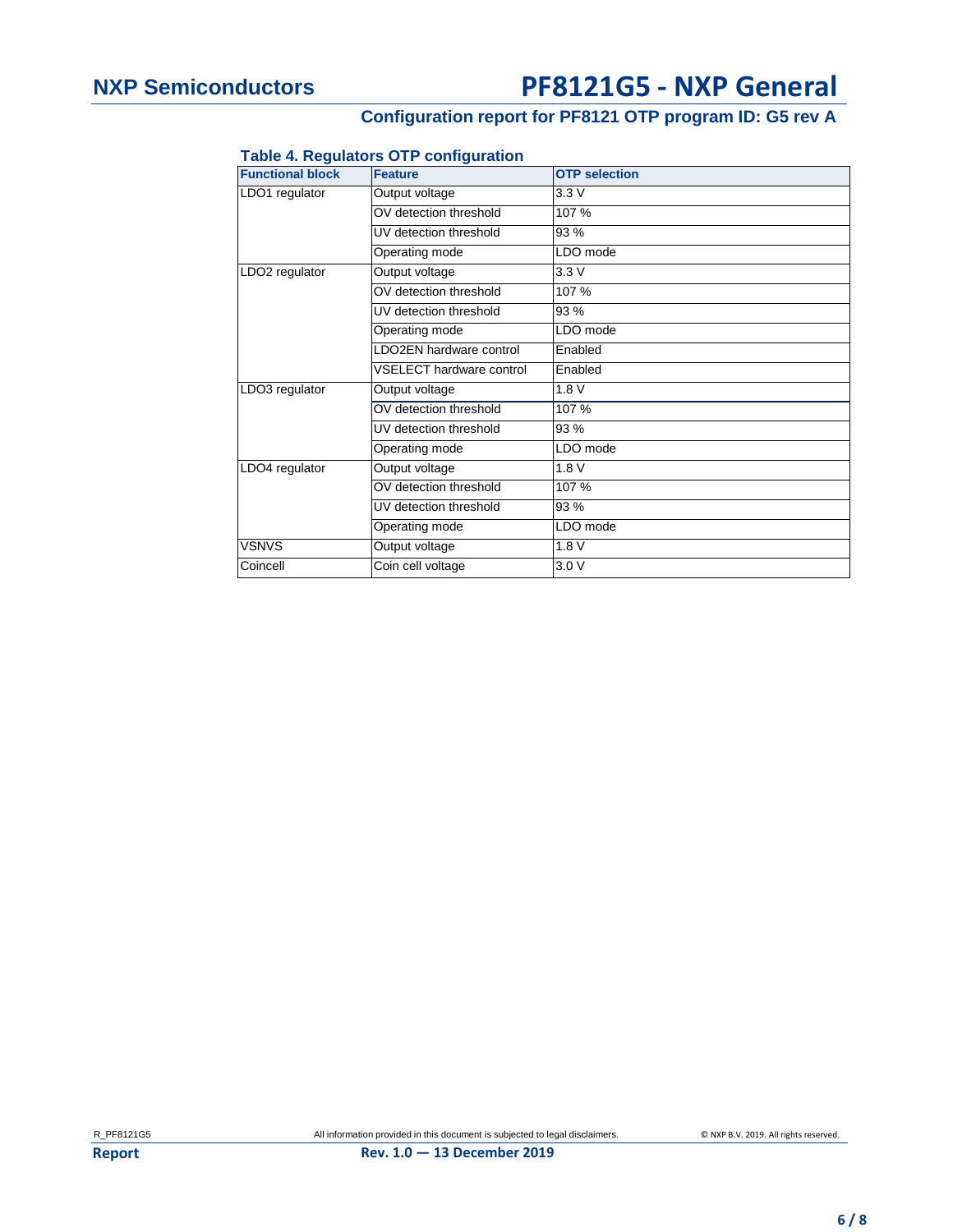### **Configuration report for PF8121 OTP program ID: G5 rev A**

# **8 Legal information**

### **8.1 Definitions**

**Draft** — The document is a draft version only. The content is still under internal review and subject to formal approval, which may result in modifications or additions. NXP Semiconductors does not give any representations or warra nties as to the accuracy or completeness of information included herein and shall have no liability for the consequences of use of such information.

### **8.2 Disclaimers**

Limited warranty and liability - Information in this document is believed to be accurate and reliable. However, NXP Semiconductors does not give any representations or warranties, expressed or implied, as to the accuracy or completeness of such information and shall have no liability for the consequences of use of such information. NXP Semiconductors takes no responsibility for the content in this document if provided by an information source outside of NXP Semiconductors. In no event shall NXP Semiconductors be liable for any indirect, incidental, punitive, special or consequential damages (including - without limitation lost profits, lost savings, business interruption, costs related to the removal or replacement of any products or rework charges) whether or not such damages are based on tort (including negligence), warranty, breach of contract or any other legal theory. Notwithstanding any damages that customer might incur for any reason whatsoever, NXP Semiconductors' aggregate and cumulative liability towards customer for the products described herein shall be limited in accordance with the Terms and conditions of commercial sale of NXP Semiconductors.

**Right to make changes** — NXP Semiconductors reserves the right to make changes to information published in this document, including ithout limitation specifications and product descriptions, at any time and without notice. This document supersedes and replaces all information supplied prior to the publication hereof.

**Suitability for use** - NXP Semiconductors products are not designed, authorized or warranted to be suitable for use in life support, life-critical or safety-critical systems or equipment, nor in applications where failure or malfunction of an NXP Semiconductors product can reasonably be expected to result in personal injury, death or severe property or environmental damage. NXP Semiconductors and its suppliers accept no liability for inclusion and/or use of NXP Semiconductors products in such equipment or applications and therefore such inclusion and/or use is at the customer's own risk.

**Applications** — Applications that are described herein for any of these products are for illustrative purposes only. NXP Semiconductors makes no representation or warranty that such applications will be suitable for the specified use without further testing or modification. Customers are responsible for the design and operation of their applications and products using NXP Semiconductors products, and NXP Semiconductors accepts no liability for any assistance with applications or customer product design. It is customer's sole responsibility to determine whether the NXP Semiconductors product is suitable and fit for the customer's applications and products planned, as well as for the planned application and use of customer's third party customer(s). Customers should provide appropriate design and operating safeguards to minimize the risks associated with

their applications and products. NXP Semiconductors does not accept any liability related to any default, damage, costs or problem which is based on any weakness or default in the customer's applications or products, or the application or use by customer's third party customer(s). Customer is responsible for doing all necessary testing for the customer's applications and products using NXP Semiconductors products in order to avoid a default of the applications and the products or of the application or use by customer's third party customer(s). NXP does not accept any liability in this respect.

**Limiting values** — Stress above one or more limiting values (as defined in the Absolute Maximum Ratings System of IEC 60134) will cause permanent damage to the device. Limiting values are stress ratings only and (proper) operation of the device at these or any other conditions above those given in the Recommended operating conditions section (if present) or the Characteristics sections of this document is not warranted. Constant or repeated exposure to limiting values will permanently and irreversibly affect the quality and reliability of the device.

#### **Terms and conditions of commercial sale** — NXP

Semiconductors products are sold subject to the general terms and conditions of commercial sale, as published at http://www.nxp.com/profile/terms, unless otherwise agreed in a valid written individual agreement. In case an individual agreement is concluded only the terms and conditions of the respective agreement shall apply. NXP Semiconductors hereby expressly objects to applying the customer's general terms and conditions with regard to the purchase of NXP Semiconductors products by customer.

**No offer to sell or license** — Nothing in this document may be interpreted or construed as an offer to sell products that is open for acceptance or the grant, conveyance or implication of any license under any copyrights, patents or other industrial or intellectual property rights.

**Suitability for use in automotive applications** - This NXP Semiconductors product has been qualified for use in automotive applications. Unless otherwise agreed in writing, the product is not designed, authorized or warranted to be suitable for use in life support, life-critical or safety-critical systems or equipment, nor in applications where failure or malfunction of an NXP Semiconductors product can reasonably be expected to result in personal injury, death or severe property or environmental damage. NXP Semiconductors and its suppliers accept no liability for inclusion and/or use of NXP Semiconductors products in such equipment or applications and therefore such inclusion and/or use is at the customer's own risk.

**Export control** — This document as well as the item(s) described herein may be subject to export control regulations. Export might require a prior authorization from competent authorities.

**Translations** — A non-English (translated) version of a document is for reference only. The English version shall prevail in case of any discrepancy between the translated and English versions.

### **8.3 Trademarks**

Notice: All referenced brands, product names, service names and trademarks are the property of their respective owners.

**NXP** — is a trademark of NXP B.V.